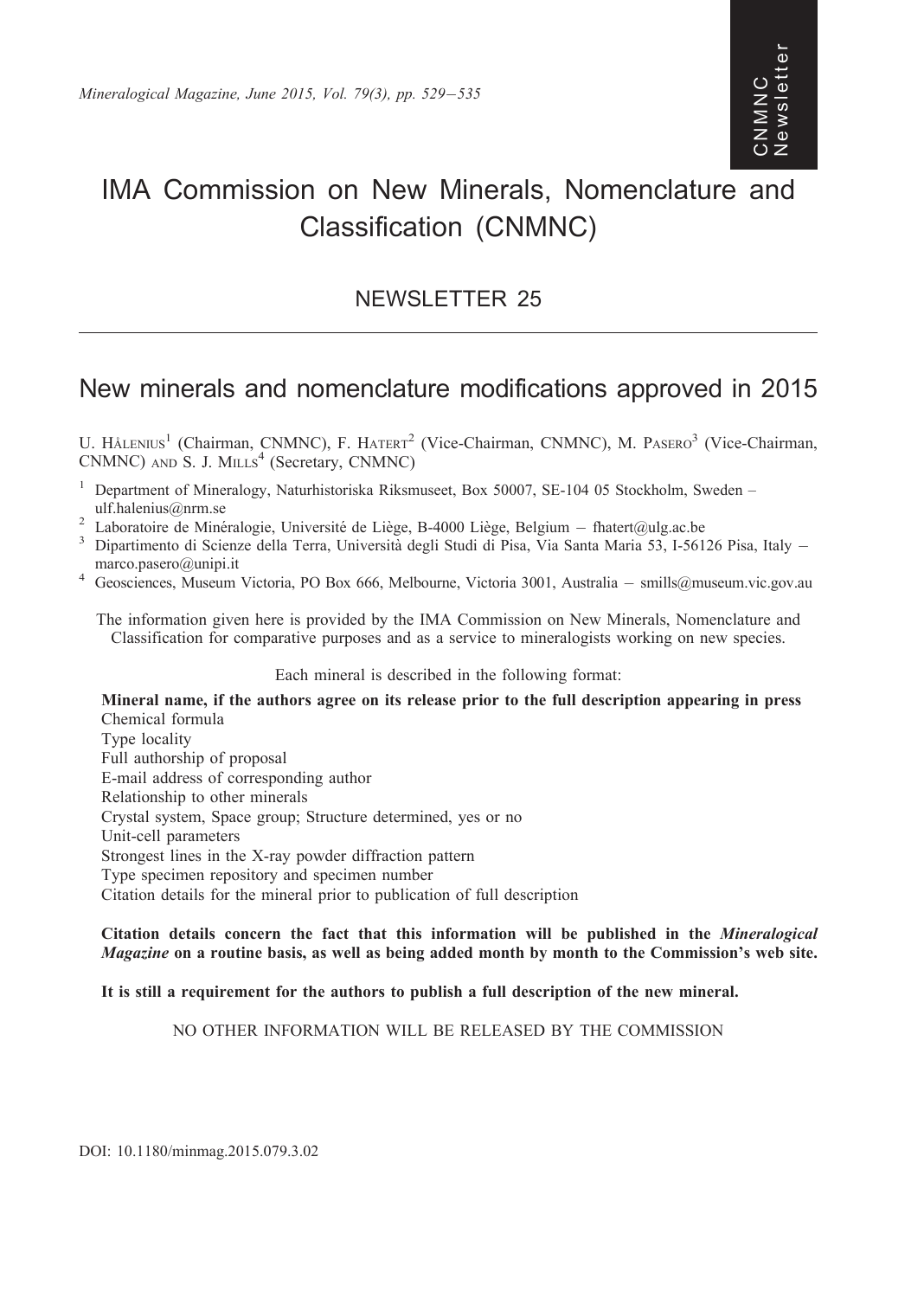

## NEW MINERAL PROPOSALS APPROVED IN APRIL 2015

### No. 2014-103

Calciomurmanite  $(Na, \Box)_{2}Ca(Ti, Mg, Nb)_{4}[Si_{2}O_{7}]_{2}O_{2}(OH, O)_{2}(H_{2}O)_{4}$ Flora Mountain, Lovozero alkaline complex, Kola peninsula, Russia (holotype); Eveslogchorr Mountain, Khibiny alkaline complex, Kola peninsula, Russia (cotype) Inna S. Lykova, Igor V. Pekov\*, Nikita V. Chukanov, Dmitry I. Belakovskiy, Vasiliy O. Yapaskurt, Natalia V. Zubkova, Sergey N. Britvin and Gerald Giester \*E-mail: igorpekov@mail.ru The calcium analogue of murmanite Triclinic:  $P\bar{1}$ ; structure determined  $a = 5.3470(6)$ ,  $b = 7.0774(7)$ ,  $c = 12.146(1)$  Å,  $\alpha = 91.827(4), \beta = 107.527(4), \gamma = 90.155(4)^{\circ}$ 11.69(100), 5.87(68), 4.251(89), 3.825(44), 2.940(47), 2.900(79), 2.752(26), 2.659(39) Type material is deposited in the collections of the Fersman Mineralogical Museum, Russian Academy of Sciences, Moscow, Russia, catalogue number ST4994; cotype material is deposited in the collections of the Bel'kov Museum of Geology and Mineralogy, Kola Science Centre of the Russian Academy of Sciences, Apatity, Russia, catalogue number 3667

How to cite: Lykova, I.S., Pekov, I.V., Chukanov, N.V., Belakovskiy, D.I., Yapaskurt, V.O., Zubkova, N.V., Britvin, S.N. and Giester, G. (2015) Calciomurmanite, IMA 2014-103. CNMNC Newsletter No. 25, June 2015, page 530; Mineralogical Magazine, **79**, 529-535.

## No. 2014-104

**Dravertite** 

 $CuMg(SO<sub>4</sub>)<sub>2</sub>$ 

Arsenatnaya fumarole, Second scoria cone of the Northern Breakthrough of the Great Tolbachik Fissure Eruption, Tolbachik volcano, Kamchatka Peninsula, Far-Eastern Region, Russia (55º41'N, 160º14'E, 1200 m asl) Igor V. Pekov\*, Natalia V. Zubkova, Atali A. Agakhanov, Vasiliy O. Yapaskurt, Nikita V. Chukanov, Dmitry I. Belakovskiy, Evgeny G. Sidorov and Dmitry Y. Pushcharovsky \*E-mail: igorpekov@mail.ru Chemically and structurally related to chalcocyanite Monoclinic:  $P2_1/n$ ; structure determined

 $a = 4.8141(3), b = 8.4443(5), c = 6.7731(4)$  Å,  $\beta = 94.598(5)^{\circ}$ 4.175(68), 3.666(64), 3.579(63), 3.443(59), 2.719(41), 2.637(100), 2.430(68), 1.791(24) Type material is deposited in the collections of the Fersman Mineralogical Museum, Russian Academy of Sciences, Moscow, Russia, registration number 4674/1 How to cite: Pekov, I.V., Zubkova, N.V., Agakhanov, A.A., Yapaskurt, V.O., Chukanov, N.V., Belakovskiy, D.I., Sidorov, E.G. and Pushcharovsky, D.Y. (2015) Dravertite, IMA 2014-104. CNMNC Newsletter No. 25, June 2015, page 530; Mineralogical Magazine, 79, 529-535.

## No. 2014-105

Honzaite  $Ni<sub>2</sub>(AsO<sub>3</sub>OH)<sub>2</sub>·5H<sub>2</sub>O$ Jáchymov ore district, western Bohemia, Czech Republic Jiří Sejkora\*, Jakub Plášil and Anthony R. Kampf E-mail: jiri\_sejkora@nm.cz Isostructural with burgessite Monoclinic:  $P2_1/n$ ; structure determined  $a = 4.6736(6), b = 9.296(1), c = 12.592(1)$  Å,  $\beta = 99.115(8)^{\circ}$ 7.431(100), 6.215(18), 3.717(9), 3.360(3), 3.254(7), 3.078(7), 3.005(5), 2.568(7) Type material is deposited in the collections of the Department of Mineralogy and Petrology, National Museum of Prague, Prague, Czech Republic, catalogue number P1N 38.099 How to cite: Sejkora, J., Plášil, J. and Kampf, A.R. (2014) Honzaite, IMA 2014-105. CNMNC Newsletter No. 25, June 2015, page 530; Mineralogical Magazine, 79, 529-535.

## No. 2014-106

Cryptochalcite  $K_2Cu_5O(SO_4)$ 5

Arsenatnaya fumarole, Second scoria cone of the Northern Breakthrough of the Great Tolbachik Fissure Eruption, Tolbachik volcano, Kamchatka Peninsula, Far-Eastern Region, Russia (55º41'N, 160º14'E, 1200 m asl) Igor V. Pekov\*, Natalia V. Zubkova, Atali A. Agakhanov, Vasiliy O. Yapaskurt, Dmitry I. Belakovskiy, Marina F. Vigasina, Evgeny G. Sidorov and Dmitry Y. Pushcharovsky \*E-mail: igorpekov@mail.ru New structure type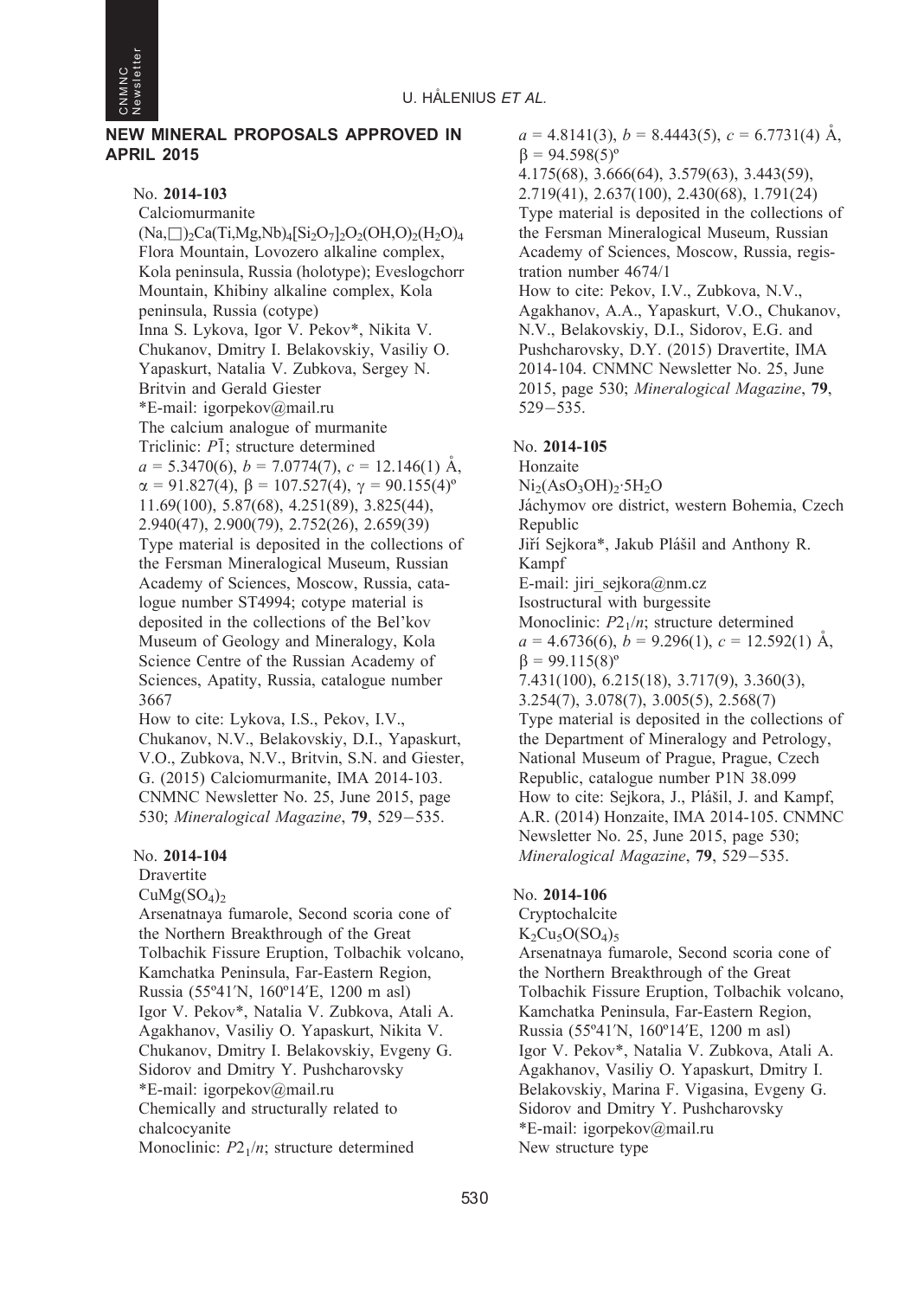Triclinic:  $P\bar{1}$ ; structure determined  $a = 10.0045(3), b = 12.6663(4), c =$ 14.4397(5) A,  $\alpha$  = 102.194(3),  $\beta$  = 101.372(3),  $\gamma = 90.008(3)^{\circ}$ 13.9(30), 6.95(100), 6.22(45), 3.93(65), 3.76(30), 3.39(30), 3.19(35), 2.500(40) Type material is deposited in the collections of the Fersman Mineralogical Museum, Russian Academy of Sciences, Moscow, Russia, registration number 4675/1 How to cite: Pekov, I.V., Zubkova, N.V., Agakhanov, A.A., Yapaskurt, V.O., Belakovskiy, D.I., Vigasina, M.F., Sidorov, E.G. and Pushcharovsky, D.Y. (2015) Cryptochalcite, IMA 2014-106. CNMNC Newsletter No. 25, June 2015, page 530; Mineralogical Magazine, 79, 529-535.

## No. 2014-107

Taniajacoite  $SrCaMn<sub>2</sub><sup>3+</sup>Si<sub>4</sub>O<sub>11</sub>(OH)<sub>4</sub>·2H<sub>2</sub>O$ N'Chwaning III mine, Kalahari Manganese Field, Northern Cape Province, South Africa (27º7'50.81''S, 22º50'28.83''E) Hexiong Yang\*, Xiangping Gu, Robert T. Downs and Xiande Xie \*E-mail: hyang@u.arizona.edu Isostructural with ruizite Triclinic: C1; structure determined  $a = 9.1376(6)$ ,  $b = 6.2567(4)$ ,  $c = 12.0045(7)$  Å,  $\alpha = 90.019(4), \beta = 91.641(4), \gamma = 89.899(4)^{\circ}$ 4.224(30), 3.131(88), 2.980(63), 2.902(33), 2.771(100), 2.541(31), 2.534(64), 2.367(43) Co-type material is deposited in the collections of the Mineral Museum of the University of Arizona, Tucson, AZ, USA, catalogue number 20009, and the RRUFF Project, deposition number R140945 How to cite: Yang, H., Gu, X., Downs, R.T. and

Xie, X. (2015) Taniajacoite, IMA 2014-107. CNMNC Newsletter No. 25, June 2015, page 531; Mineralogical Magazine, 79, 529-535.

## No. 2014-108

Bubnovaite  $K_2Na_8Ca(SO_4)_6$ In volcanic fumaroles of the 2012-2013 Tolbachik Fissure Eruption, Tolbachik volcano, Kamchatka Peninsula, Far-Eastern Region, Russia (55º41'N, 160º14'E) Liudmila A. Gorelova, Lidiya P. Vergasova, Sergey V. Krivovichev\*, Evgenia Y. Avdontseva, Svetlana V. Moskaleva, Stanislav

K. Filatov and Gennadii A. Karpov \*E-mail: s.krivovichev@spbu.ru Structurally related to glaserite Trigonal: P31c; structure determined  $a = 10.804(3), c = 22.011(6)$  Å 3.943(80), 2.894(35), 2.868(62), 2.718(91), 2.707(100), 2.647(10), 2.231(6), 1.969(21) Type material is deposited in the collections of the Mineralogical Museum, St. Petersburg State University, St. Petersburg, Russia, sample number 1/19635 How to cite: Gorelova, L.A., Vergasova, L.P., Krivovichev, S.V., Avdontseva, E.Y., Moskaleva, S.V., Filatov, S.K. and Karpov, G.A. (2015) Bubnovaite, IMA 2014-108. CNMNC Newsletter No. 25, June 2015, page 531; Mineralogical Magazine, 79, 529-535.

### No. 2015-001

Beckettite  $Ca<sub>2</sub>V<sub>6</sub>Al<sub>6</sub>O<sub>20</sub>$ Allende CV3 meteorite, Pueblito de Allende, Chihuahua, Mexico (26º58'N, 105º19'W) Chi Ma\*, Julie Paque and Oliver Tschauner \*E-mail: chi@gps.caltech.edu Sapphirine supergroup Triclinic:  $P\overline{1}$  $a = 10.367, b = 10.756, c = 8.895 \text{ Å}, \alpha = 106,$  $\beta = 96, \gamma = 124.7^{\circ}$ 2.684(60), 2.683(68), 2.544(100), 2.541(81), 2.540(75), 2.104(84), 2.103(84), 2.089 (89) Type material is deposited in the collections of the National Museum of Natural History, Smithsonian Institution, Washington, DC, USA, registration number USNM 7617 How to cite: Ma, C., Paque, J. and Tschauner, O. (2015) Beckettite, IMA 2015-001. CNMNC Newsletter No. 25, June 2015, page 531; Mineralogical Magazine, 79, 529–535.

## No. 2015-002

Apexite  $NaMg(PO<sub>4</sub>)·9H<sub>2</sub>O$ Apex mine, about 4.5 km SSW of Austin, Lander Co., Nevada, USA (39º27'30''N, 117º05'56''W) Anthony R. Kampf\*, Stuart J. Mills, Barbara P. Nash, Martin Jensen and Tony Nikischer \*E-mail: akampf@nhm.org New structure type Triclinic:  $P\overline{1}$ ; structure determined  $a = 6.9296(7)$ ,  $b = 11.977(1)$ ,  $c = 14.944(2)$  Å,  $\alpha = 92.109(6)$ ,  $\beta = 102.884(7)$ ,  $\gamma = 105.171(7)$ <sup>o</sup>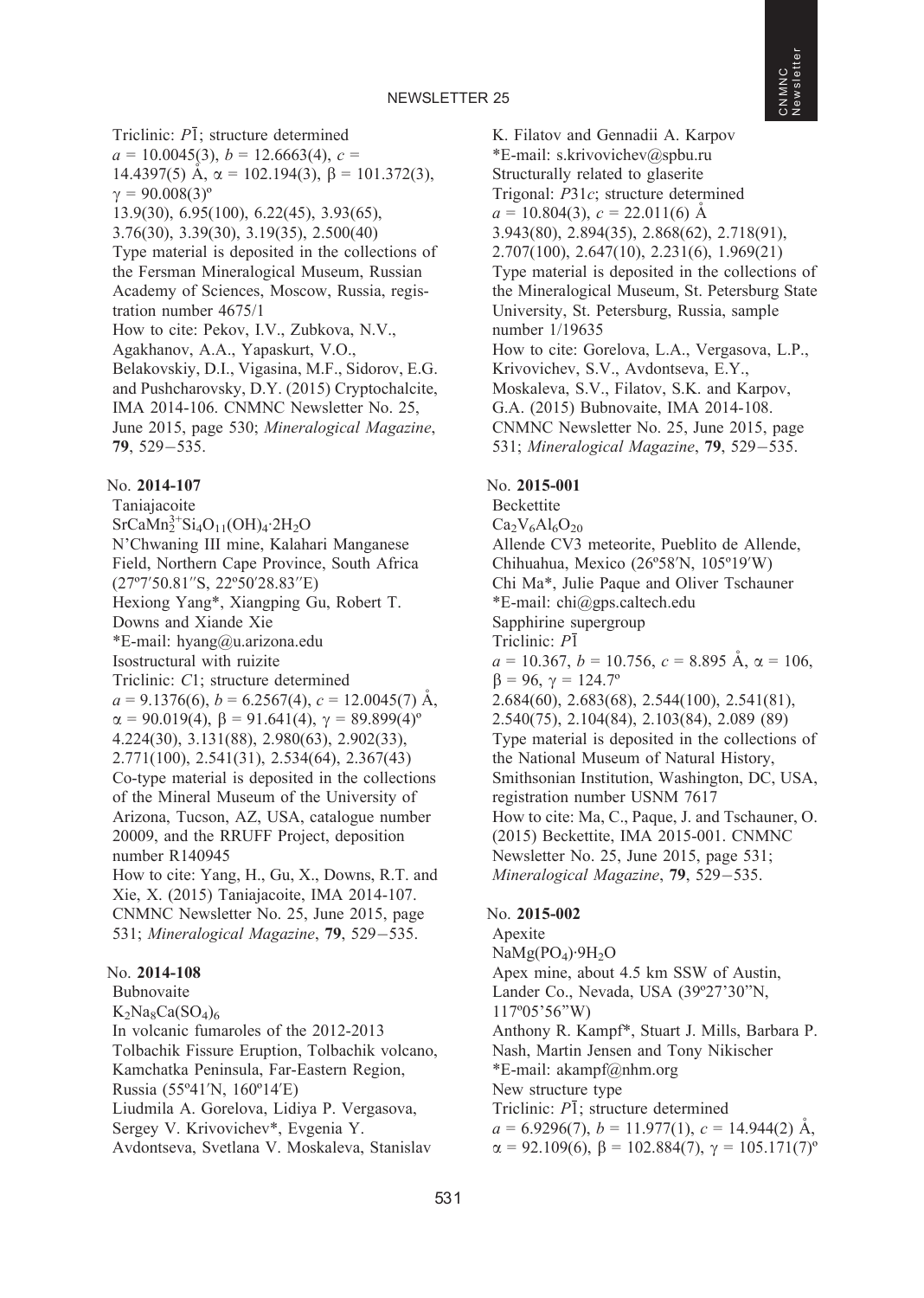14.63(35), 5.11(61), 4.68(75), 4.301(96), 4.008(44), 2.876(46), 2.762(100), 2.507(30) Co-type material is deposited in the collections of the Natural History Museum of Los Angeles County, 900 Exposition Boulevard, Los Angeles, CA 90007, USA, catalogue numbers 65563 and 65564, and the Museum Victoria, Melbourne, Victoria, Australia, catalogue number M53381 How to cite: Kampf, A.R., Mills, S.J., Nash, B.P., Jensen, M. and Nikischer, T. (2015) Apexite, IMA 2015-002. CNMNC Newsletter No. 25, June 2015, page 531; Mineralogical

Magazine, 79, 529-535.

## No. 2015-003

Eleonorite  $Fe_6^{3+}(PO_4)_4O(OH)_4·6H_2O$ Eleonore mine, Rodheim-Bieber, Gießen, Hesse, Germany Nikita V. Chukanov\*, Sergey M. Aksenov, Ramiza K. Rastsvetaeva, Christof Schäfer, Igor V. Pekov, Dmitry I. Belakovskiy, Ricardo Scholz, Luiz C.A. de Oliveira and Sergey N. Britvin \*E-mail: nikchukanov@yandex.ru Closely related to beraunite Monoclinic: C2/c; structure determined  $a = 20.679(10), b = 5.148(2), c = 19.223(9)$  Å,  $\beta = 93.574(9)^{\circ}$ 10.41(100), 9.67(38), 7.30(29), 4.816(31), 4.424(13), 3.432(18), 3.197(18), 3.071(34) Type material is deposited in the collections of the Fersman Mineralogical Museum, Russian Academy of Sciences, Moscow, Russia, registration numbers 4684/1 and 4684/2 How to cite: Chukanov, N.V., Aksenov, S.M., Rastsvetaeva, R.K., Schäfer, C., Pekov, I.V., Belakovskiy, D.I., Scholz, R., de Oliveira, L.C.A. and Britvin, S.N. (2015) Eleonorite, IMA 2015-003. CNMNC Newsletter No. 25, June 2015, page 532; Mineralogical Magazine, 79, 529-535.

## No. 2015-004

Albertiniite  $Fe^{2+}(SO_3) \cdot 3H_2O$ Monte Fal mine, near Coiromonte, Armeno, Novara Province, Italy (45º50'52.37''N, 8º29'1.13''E) Pietro Vignola\*, G. Diego Gatta, Nicola Rotiroti, Paolo Gentile, Frédéric Hatert, Maxime Baijot, Danilo Bersani, Andrea Risplendente

and Alessandro Pavese \*E-mail: pietro.vignola@idpa.cnr.it Chemically it is the  $Fe^{2+}$  analogue of gravegliaite Monoclinic:  $P2_1/n$ ; structure determined  $a = 6.633(1), b = 8.831(1), c = 8.773(2)$  A,  $\beta =$ 96.106 (8)º 6.167(14), 5.533(27), 4.998(14), 4.721(100), 4.353(13), 3.897(12), 3.539(94), 2.830(12) Co-type material is deposited in the mineralogical collection of the Museo Civico di Storia Naturale, Milano, Italy (number MM 38728), and the Laboratory of Mineralogy, University of Liège, Belgium (number 20393) How to cite: Vignola, P., Gatta, G.D., Rotiroti, N., Gentile, P., Hatert, F., Baijot, M., Bersani, D., Risplendente, A. and Pavese, A. (2015) Albertiniite, IMA 2015-004. CNMNC Newsletter No. 25, June 2015, page 532; Mineralogical Magazine, 79, 529-535.

## No. 2015-005

Pauladamsite  $Cu<sub>4</sub>(SeO<sub>3</sub>)(SO<sub>4</sub>)(OH)<sub>4</sub>·2H<sub>2</sub>O$ Santa Rosa mine, Darwin district, Inyo Co., California, USA (36º25'7''N, 117º43'26''W) Anthony R. Kampf\*, Stuart J. Mills and Barbara P. Nash \*E-mail: akampf@nhm.org New structure type Triclinic:  $P\bar{1}$ ; structure determined  $a = 6.0742(7)$ ,  $b = 8.415(1)$ ,  $c = 10.780(1)$  Å,  $\alpha = 103.665(7), \beta = 95.224(7), \gamma = 90.004(6)^{\circ}$ 10.5(100), 5.81(50), 3.994(67), 3.431(23), 2.692(57), 2.485(39), 2.396(32), 1.513(20) Co-type material is deposited in the collections of the Natural History Museum of Los Angeles County, 900 Exposition Boulevard, Los Angeles, CA 90007, USA, catalogue numbers 65569, 65570, 65571, 65572 and 65573 How to cite: Kampf, A.R., Mills, S.J. and Nash, B.P. (2015) Pauladamsite, IMA 2015-005. CNMNC Newsletter No. 25, June 2015, page 532; Mineralogical Magazine, 79, 529-535.

## No. 2015-006

Addibischoffite  $Ca<sub>2</sub>Al<sub>6</sub>Al<sub>6</sub>O<sub>20</sub>$ Acfer 214 meteorite, Tanezrouft, Tamanghasset Province, Algeria Chi Ma\* and Alexander N. Krot \*E-mail: chi@gps.caltech.edu Sapphirine supergroup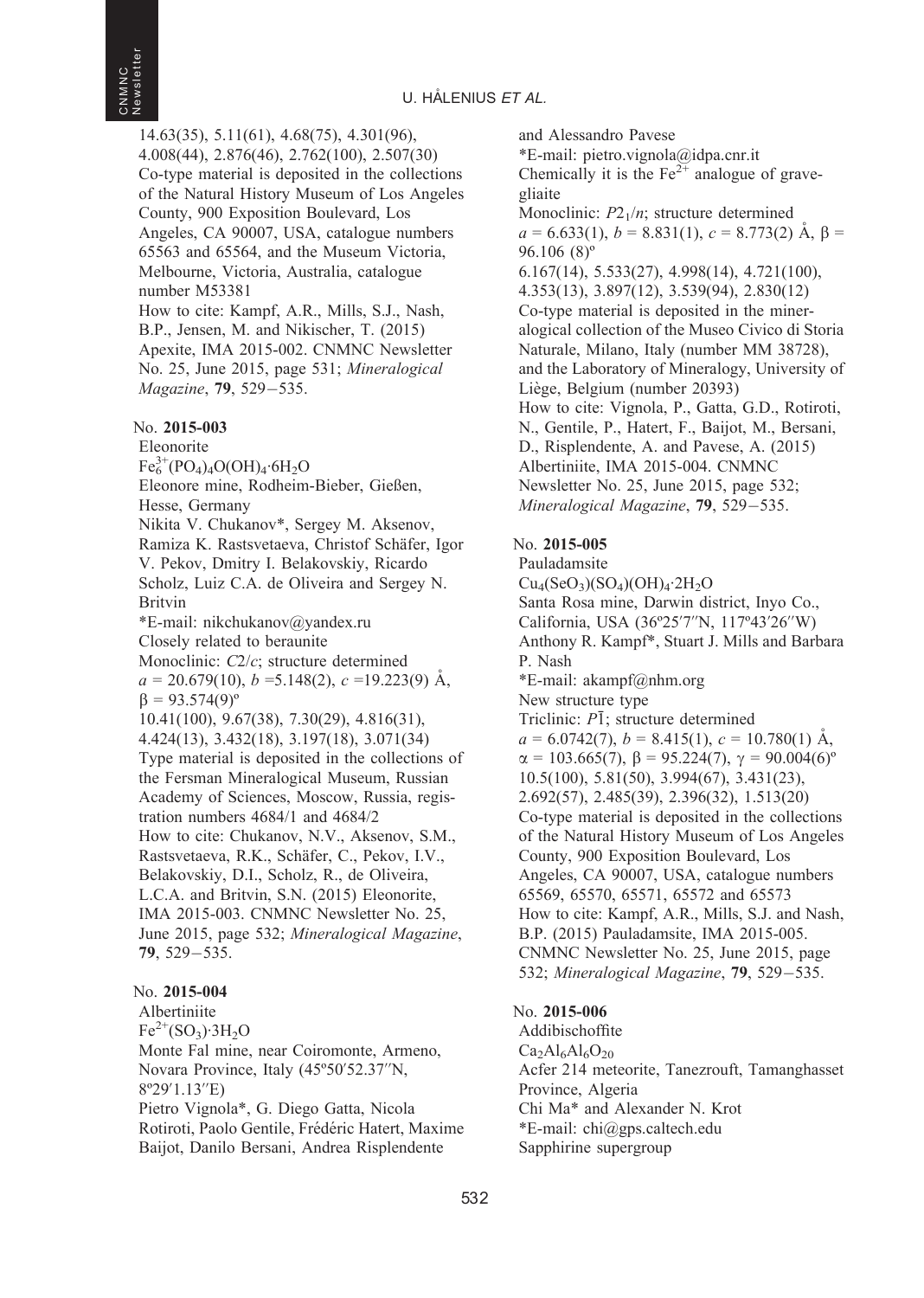Triclinic:  $P\overline{1}$  $a = 10.367, b = 10.756, c = 8.895 \text{ Å}, \alpha = 106,$  $\beta = 96, \gamma = 124.7^{\circ}$ 2.937(59), 2.683(66), 2.544(100), 2.541(78), 2.540(71), 2.104(78), 2.103(78), 2.089(83) Type material is deposited in the G.J. Wasserburg Meteorite Collection (section Acfer 214-1580) of the Division of Geological and Planetary Sciences, California Institute of Technology, Pasadena, California 91125, USA How to cite: Ma, C. and Krot, A.N. (2015) Addibischoffite, IMA 2015-001. CNMNC Newsletter No. 25, June 2015, page 532; Mineralogical Magazine, 79, 529-535.

## NEW MINERAL PROPOSALS APPROVED IN MAY 2015

No. 2014-109 Perettiite-(Y)  $Y_2Mn_4FeSi_2B_8O_{24}$ Momeik Township, Kyaukme District, Shan State, Myanmar Rosa Micaela Danisi, Thomas Armbruster\*, Hao Wang, Detlef Günther, Mariko Nagashima, Eric Reusser and Willy Bieri \*E-mail: armbruster@krist.unibe.ch New structure type Orthorhombic: Pmna  $a = 12.8252(5)$ ,  $b = 4.6187(2)$ ,  $c = 12.8252(5)$  Å 4.63(52), 4.08(28), 3.05(100), 2.64(67), 2.54(60), 1.87(33), 1.84(52), 1.44(25) Type material is deposited in the collections of the Museum of Natural History Bern, Bernastrasse 5, 3012 Bern, Switzerland, specimen number NMBE-43035 How to cite: Danisi, R.M., Armbruster, T., Wang, H., Günther, D., Nagashima, M., Reusser, E. and Bieri, W. (2015) Perettiite-(Y), IMA 2014-109. CNMNC Newsletter No. 25, June 2015, page 533; Mineralogical Magazine, 79, 529-535.

## No. 2014-110 Tsangpoite  $Ca_5(PO_4)_2(SiO_4)$ D'Orbigny angrite, D'Orbigny, Coronel Suaréz, Buenos Aires, Argentina (37º40'S, 61º39'W) Shyh-Lung Hwang\*, Pouyan Shen, Hao-Tsu Chu, Tzen-Fu Yui, Maria-Eugenia Varela and Yoshiyuki Iizuka \*E-mail: slhwang@mail.ndhu.edu.tw A dimorph of silicocarnotite

Hexagonal:  $P6_3/m$ ,  $P6_3$ , or  $P6_322$  $a = 9.488(4)$ ,  $c = 6.991(6)$  Å 3.94, 3.50, 3.10, 2.83, 2.82, 2.74, 2.66, 2.28 Type material is deposited in the collections of the Naturhistorisches Museum Wien, Vienna, Austria, inventory number Section D'Orbigny CN1172-NH Wien How to cite: Hwang, S.-L., Shen, P., Chu, H.-T., Yui, T.-F., Varela, M.E. and Iizuka, Y. (2015) Tsangpoite, IMA 2014-110. CNMNC Newsletter No. 25, June 2015, page 533; Mineralogical Magazine, 79, 529–535.

## No. 2015-008

Norilskite

 $(Pd, Ag)_{2-x}Pb (0.08 \le x \le 0.11)$ Talnakh deposit (Mayak Mine), Noril'sk deposits, Russia (69º30'20''N, 88º27'17''E) Anna Vymazalová\*, František Laufek, Sergei F. Sluzhenikin, Chris J. Stanley, Patricie Haladová and Milan Drábek \*E-mail: anna.vymazalova@geology.cz

New structure type

Trigonal:  $P3<sub>1</sub>21$ ; structure determined  $a = 8.9656(2), c = 17.2801(4)$  Å 3.220(29), 2.313(91), 2.241(100), 1.610(28), 1.308(38), 1.294(18), 1.211(37), 0.963(44) Co-type material is deposited in the collections of the Department of Earth Sciences, Natural History Museum, London, UK, catalogue No BM 2015,1 and the Fersman Mineralogical Museum, Moscow, Russia, catalogue No 4694/1 How to cite: Vymazalová, A., Laufek, F., Sluzhenikin, S.F., Stanley, C.J., Haladová, P. and Drábek, M. (2015) Norilskite, IMA 2015-008. CNMNC Newsletter No. 25, June 2015, page 533; Mineralogical Magazine, 79, 529-535.

## No. 2015-009

Meieranite  $Na<sub>2</sub>Sr<sub>3</sub>MgSi<sub>6</sub>O<sub>17</sub>$ Wessels mine, Kalahari Manganese Fields, Northern Cape Province, South Africa (27º6'51.82''S, 22º51'18.31''E) Hexiong Yang\*, Xiangping Gu, Robert T. Downs, Stanley H. Evans, Jaco J. van Nieuwenhuizen, Robert M. Lavinsky and Xiande Xie \*E-mail: hyang@u.arizona.edu Related to the nordite group of minerals Orthorhombic:  $P2<sub>1</sub>nb$ ; structure determined  $a = 7.9380(2)$ ,  $b = 10.4923(3)$ ,  $c = 18.2560(6)$  Å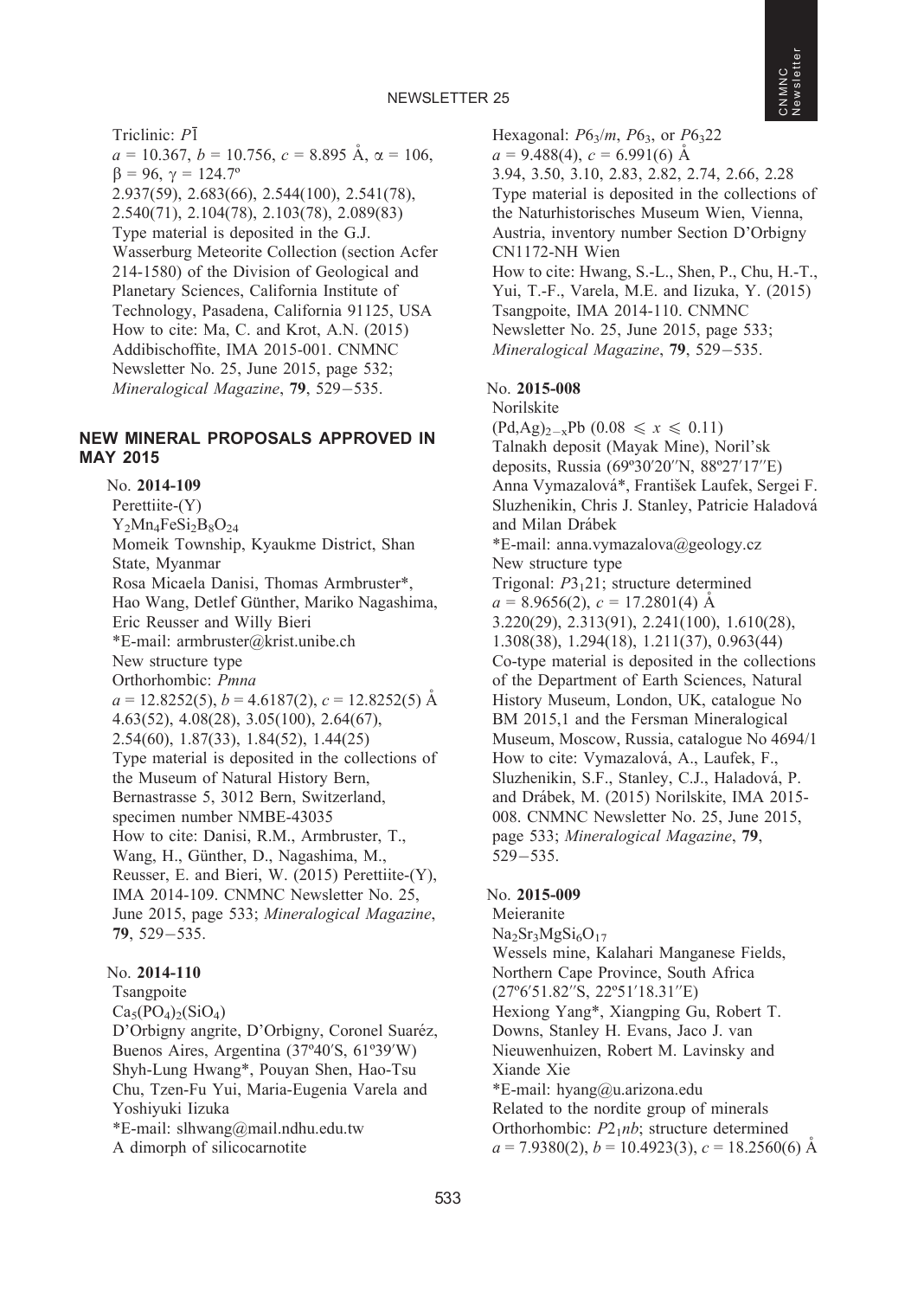3.166(27), 2.990(100), 2.800(38), 2.425(42), 2.391(21), 1.853(27), 1.778(21), 1.749(47) Co-type material is deposited in the collections of the Mineral Museum of the University of Arizona, USA, Catalogue # 20011, and the RRUFF Project, deposition # R140947 How to cite: Yang, H., Gu, X., Downs, R.T., Evans, S.H., van Nieuwenhuizen, J.J., Lavinsky, R.M. and Xie, X. (2015) Meieranite, IMA 2015- 009. CNMNC Newsletter No. 25, June 2015, page 533; Mineralogical Magazine, 79, 529-535.

## No. 2015-010

Sulfhydrylbystrite  $\text{Na}_5\text{K}_2\text{Ca}[\text{Al}_6\text{Si}_6\text{O}_{24}](\text{S}_5)^{2-}(\text{SH})^{-1}$ Malaya Bystraya lazurite deposit, Malaya Bystraya River Valley, Lake Baikal area, Eastern Siberian Region, Russia (51º40'50''N, 103º25'18''E, 980 m asl) Anatoly N. Sapozhnikov, Ekaterina V. Kaneva\*, Ludmila F. Suvorova, Valery I. Levitsky, Larisa A. Ivanova, Mikhail A. Mitichkin and Igor G. Barash \*E-mail: kev604@mail.ru Cancrinite group Trigonal: P31c; structure determined  $a = 12.9567(6), c = 10.7711(5)$  Å 4.857(48), 3.948(38), 3.739(94), 3.331(100), 2.715(32), 2.692(56), 2.487(28), 2.156(27) Type material is deposited in the collections of the Mineralogical Museum of St.-Petersburg State University, 7/9 Universitetskaya nab., Saint-Petersburg, 199034, Russia, catalogue number 1/19636 How to cite: Sapozhnikov, A.N., Kaneva, E.V., Suvorova, L.F., Levitsky, V.I., Ivanova, L.A., Mitichkin, M.A. and Barash, I.G. (2015) Sulfhydrylbystrite, IMA 2015-010. CNMNC Newsletter No. 25, June 2015, page 534; Mineralogical Magazine, **79**, 529–535.

## No. 2015-011

Czochralskiite  $Na_4Ca_3Mg(PO_4)_4$ Morasko iron meteorite, Poznan, Wielkopolskie, Poland (52º29'N, 16º55'E) Lukasz Karwowski, Ryszard Kryza\*, Andrzej Muszyński, Joachim Kusz, Katarzyna Helios, Piotr Drożdżewski and Evgeny V. Galuskin \*E-mail: ryszard.kryza@ing.uni.wroc.pl Related to buchwaldite and brianite Orthorhombic: Pnma; structure determined

 $a = 17.9230(2), b = 10.7280(2), c = 6.7794(1)$  Å 3.811(50), 3.741(31), 2.735(100), 2.682(61), 2.610(83), 2.301(14), 2.249(17)1.906(43) Type material is deposited in the collections of the Mineralogical Museum of the University of Wrocław, Cybulskiego 30, 50-205 Wrocław, Poland, catalogue number MM UWr IV7870 How to cite: Karwowski, L., Kryza, R., Muszyński, A., Kusz, J., Helios, K., Drożdżewski, P. and Galuskin, E. (2015) Czochralskiite, IMA 2015-011. CNMNC Newsletter No. 25, June 2015, page 534; Mineralogical Magazine, 79, 529-535.

## No. 2015-013

Alexkhomyakovite  $K_6(Ca_2Na)(CO_3)_5Cl·6H_2O$ Koashva open pit, Vostochnyi (Eastern) apatite mine, Mt. Koashva, Khibiny massif, Kola peninsula, Russia (67º37'N, 34º0'E) Igor V. Pekov\*, Natalia V. Zubkova, Vasiliy O. Yapaskurt, Inna S. Lykova, Nikita V. Chukanov, Dmitry I. Belakovskiy, Sergey N. Britvin, Anna G. Turchkova and Dmitry Y. Pushcharovsky \*E-mail: igorpekov@mail.ru New structure type Hexagonal:  $P6_3/mcm$ ; structure determined  $a = 9.2691(2), c = 15.8419(4)$  Å 7.96(27), 3.486(35), 3.011(100), 2.977(32), 2.676(36), 2.626(42), 2.206(26), 1.982(17) Type material is deposited in the collections of the Fersman Mineralogical Museum, Russian Academy of Sciences, Moscow, Russia, registration number 4696/1 How to cite: Pekov, I.V., Zubkova, N.V., Yapaskurt, V.O., Lykova, I.S., Chukanov, N.V., Belakovskiy, D.I., Britvin, S.N., Turchkova, A.G. and Pushcharovsky, D.Y. (2015) Alexkhomyakovite, IMA 2015-013. CNMNC Newsletter No. 25, June 2015, page 534; Mineralogical Magazine, 79, 529-535.

## No. 2015-014

Huizingite-(Al)  $[(NH_4)_9(SO_4)_2][(Al,Fe^{3+})_3(OH)_2(H_2O)_4(SO_4)_6]$ Huron River, north-central Ohio, 1.5 km west of Milan, Ohio, USA (41º17'42''N, 82º37'30''W) Anthony R. Kampf\*, R. Peter Richards, Barbara P. Nash, John Rakovan and James B. Murowchick \*E-mail: akampf@nhm.org New structure type